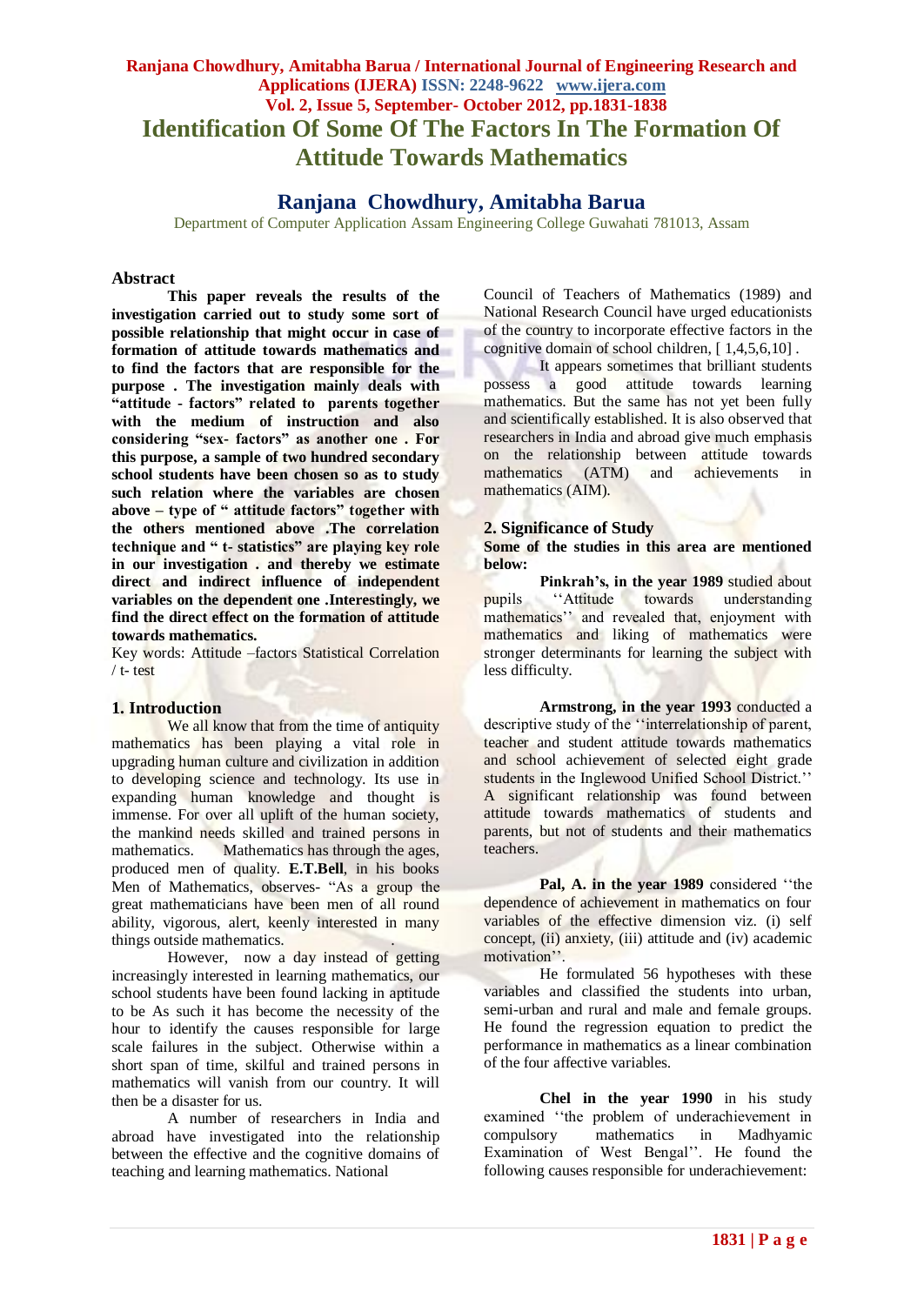(i) Gaps in knowledge of mathematics concepts. (ii) Difficulties in understanding mathematical language.

(iii) Lack of openness and flexibility in teaching.

(iv) Difficulties in mathematization of verbal problems and interpretation of mathematical results. (v) Abstract nature of mathematics.

(vi) Fear and anxiety on the part of the students.

The study suggests greater motivation of the students for learning mathematics, removal of fear of mathematics and clearer presentation of subject based on the need of the children.

**Rosaly, A., in the year 1992** had studied on ""the relationship between attitude of students towards mathematics and achievement." The investigator showed the following major findings:

(i)The attitude of high school students towards learning mathematics and their achievement in mathematics were related.

(ii)Urban girls had a more positive attitude towards mathematics. Similarly, urban boys had a more positive attitude towards mathematics than rural boys.

(iii)Girls were higher than boys in their achievement in mathematics.

(iv)Urban girls were higher than rural boys in mathematics .

**Hariharan, D., in the year 1992** studied on ""the attitude of high school students towards home work and their achievement in mathematics."

The following were showed in his thesis:

(i)Girls were higher than boys in their attitude towards home work.

(ii)Urban students were students were higher than rural students in their attitude towards home work.

(iii)Private school attitude students were higher than the government school students in their attitude towards home work.

It is observed that though achievement in mathematics seems to be positively related to attitude towards mathematics. But little effort has been made to investigate how that attitude is formed.

**Mohammad Miyan** in a trend report Survey of Research in Mathematics Education edited by Buch remarks "Though attitude towards mathematics seems to be positively related to achievement, no effort has been made to investigate how that attitude is formed". We through this study want to identify some of the factors responsible for formation of attitude towards mathematics and select the following topic for the present study.

**Tapia, M., Marsh II, George E**., **in the year 2004** in the Academic Exchange Quarterly, Vol. 8, and Issue 2 studied about "An instrument to measure mathematics attitudes." This research paper to reports of the development of a new instrument to measure students" ATM, and to determine the underlying dimensions of the instrument by examining the responses of 545 students. The data represent all grade levels and subject of the secondary mathematics curriculum. This reliability coefficient alpha was ·97. A maximum likelihood factor analysis with a varimax rotation yielded four factors; self-confidence; value of mathematics; enjoyment of mathematics; and motivation. Psychometric properties were sound and the instrument. Attitude toward Mathematics Inventory (ATMI), can be recommended for use in the investigation of students" ATM

**Pierce, R., Stacy, K., Borkortsas, A.**, **in the year 2005** studied about "A scale for monitoring student's attitudes to learning mathematics with technology." This paper presents a model of how technology use can enhance mathematics achievement, a review of other instruments and a psychometric analysis of the MTAS. It also reports the responses of 350 students from six schools to demonstrate the power of the MTAS to provide useful insights for teacher and researchers. "Attitude to learning mathematics with technology" had a wider range of scores from other variables studied. For boys, this attitude is correlated only with confidence in using technology, but for girls the only relationship found was a negative correlation with mathematics confidence. These difference need to be taken into account when planning instruction, [  $2, 3, 4, 7, 8, 9$ ]...

It is observed that though achievement in mathematics seems to be positively related to attitude towards mathematics, but little effort has been made to investigate how that attitude is formed.

# **3. Problems of the Investigation:**

In this study we want to identify some of the factors responsible for formation of attitude of the pupils in secondary stage towards mathematics in relation to 1. home environment, 2. father's attitude towards mathematics, **3.** mother"s attitude towards mathematics, **4.** pupils achievement in mathematics in school internal examinations, **5.** medium of instruction, **6.** class environment, **7.** some social factors, **8.** sex.

#### **Objective of the Study:**

**1.** To enquire into the relationship between attitude towards mathematics and achievement in mathematics.

**2.** To investigate into the relationship between home environment and attitude towards mathematics.

**3.** To identify relationship between father's attitude towards mathematics and pupil"s attitude towards mathematics.

**4.** To identify relationship between mother's attitude towards mathematics and pupil"s attitude towards mathematics.

**5.** To investigate the relationship between attitude towards mathematics and pupils of Assamese and English medium schools.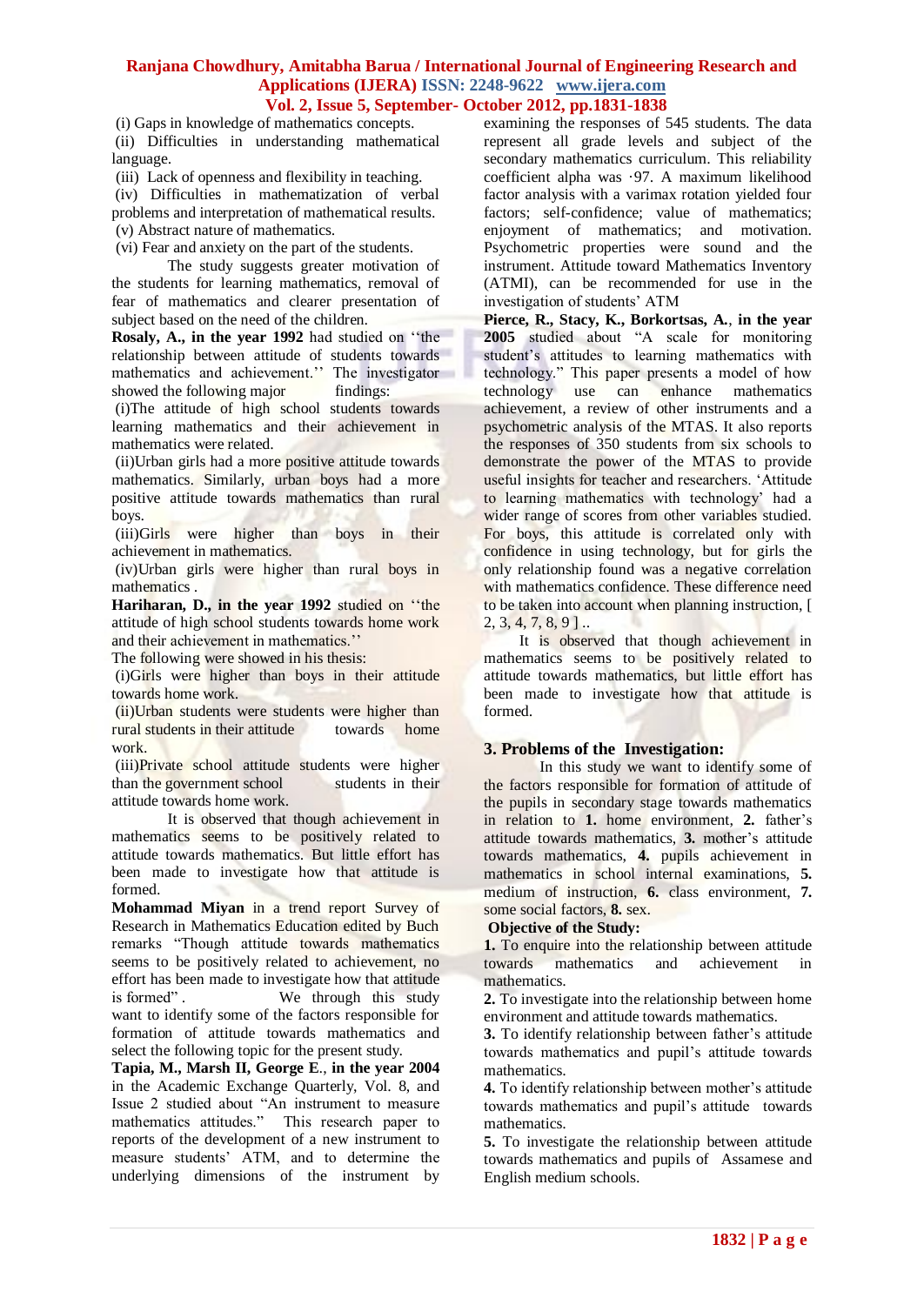**6.** To establish a relationship between classroom environment and attitude towards mathematics.

**7.** To establish a relationship between pupils belief about mathematics and attitude towards about mathematics and attitude towards mathematics.

**8.** To study the attitude towards mathematics as a function of sex.

## **Hypotheses:**

We formulate the following hypotheses for the present study–

**H1 :**There is no significant relationship between attitude towards mathematics and achievement in mathematics of the achievement in mathematics of pupil.

**H2 :** There is no significant relationship between home environment and development of attitude towards mathematics.

**H3 :**There is no significant relationship between father"s attitude towards mathematics and pupil"s attitude towards mathematics.

**H4 :**There is no significant relationship between mother's attitude towards mathematics and<br>pupil's attitude towards mathematics. towards mathematics.

**H5 :**There is no significant difference between the attitude towards mathematics of pupils of English and Assamese medium schools.

**H6 :**There is no significant difference between the classroom environment and attitude towards mathematics.

**H7 :**There is no significant relationship between attitude towards mathematics and their belief about mathematics.

**H8 :**There is no significant relationship between attitude towards mathematics and sex of the pupils.

### 4**. Research Design and Methodology: a. Sampling**

**(i)** Sampling space: The study will be conducted in Greater Guwahati of Assam.

**(ii)** Sample: The sample consists of students of standard VIII, their respective parents and guardians.

### **b. Selection of samples**

We intend to use normative survey method for the present study. For this purpose it is targeted to select a sample of 250 boys and 250 girls from both English and Assamese medium secondary

schools from the population of standard VIII of secondary schools of Greater Guwahati of Assam.

### **c. Tools to be used in the collection of data**

To measure the variables undertaken and to collect the data for the study, the researcher intends to use the following tools.

**(i)** Attitude scale towards mathematics to measure the attitude towards mathematics of the pupil. (ii)To enquire about the home environment and parent's attitude towards mathematics.

From the parents a questionnaire is constructed in the following steps.

To know the status of parents & their (a) occupation, (b) educational qualification, (c) attitude towards mathematics. It is for guardians also for home environment.

(iii)To enquire about the classroom environment a questionnaire on classroom environment is constructed.

(iv)To assess achievement in mathematics each pupil, data will be collected from the records of school annual examinations for promotion from standard VIII to standard IX.

# **5. System of Analysis of Data:**

In order to draw fruitful outcomes and derive effective measures, the data are analysed by using sophisticated statistical methods and formulae, viz., skewness, kurtosis, correlation, regression analysis, normal distribution, binomial distribution, etc. and their graphical representation. For validity and consistency, we use Hypothesis testing theory, Estimation theory, and Non-parametric tests. Linear & non-linear programming, numerical analysis & computation will be another useful tool for our effective investigation.

### **Software Used:**

SPSS (Statistical Package for Social Science), Version 13.0

# **6. RESULTS & DISCUSSIONS**

**1(a)** Positive attitude of Boys in Assamese Medium Schools

|  |                            | N Mean Std. Deviation Std. Error Mean |
|--|----------------------------|---------------------------------------|
|  | <b>Boys</b> 25 36.56 7.736 | 1.547                                 |

|                                       | Test Value $= 25$ |    |                                         |                        |                                            |              |  |  |  |  |
|---------------------------------------|-------------------|----|-----------------------------------------|------------------------|--------------------------------------------|--------------|--|--|--|--|
|                                       |                   |    |                                         |                        | 195% Confidence Interval of the Difference |              |  |  |  |  |
|                                       | df                |    | $\left  \text{Sig.} \right. (2-tailed)$ | <b>Mean Difference</b> | <b>Lower</b>                               | <b>Upper</b> |  |  |  |  |
| Assamese<br>Medium<br>Boys<br>student | 7.472             | 24 | .000                                    | 11.56                  | 8.37                                       | 14.75        |  |  |  |  |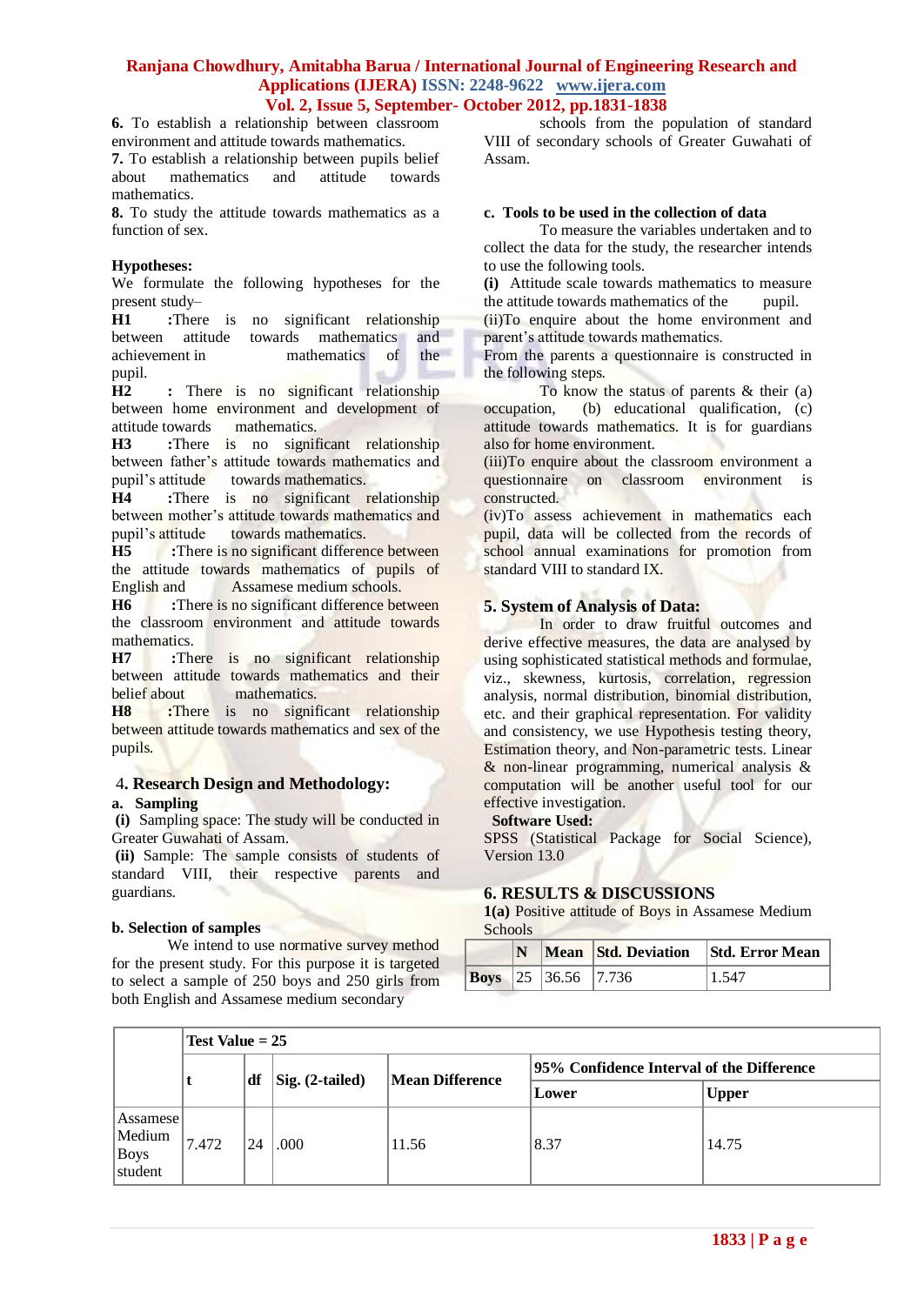In the above table the level of Significance (LOS) is 5%. Since, here calculated value of  $|t| > t_{0.05}$ (=2.26), so it is highly significant. Thus the Assamese medium boys have a positive attitude in the subject mathematics.

(b) Positive attitude of Girls in Assamese Medium Schools

|  |                       |       | N   Mean   Std. Deviation   Std. Error Mean |
|--|-----------------------|-------|---------------------------------------------|
|  | <b>Girls</b> 25 35.52 | 6.001 | 11.200                                      |

|                                        |                                        | Test Value $= 25$ |                        |       |                                            |              |       |  |  |  |  |  |
|----------------------------------------|----------------------------------------|-------------------|------------------------|-------|--------------------------------------------|--------------|-------|--|--|--|--|--|
|                                        | df<br>$\left  \right $ Sig. (2-tailed) |                   |                        |       | [95% Confidence Interval of the Difference |              |       |  |  |  |  |  |
|                                        |                                        |                   | <b>Mean Difference</b> | Lower |                                            | <b>Upper</b> |       |  |  |  |  |  |
| Assamese<br>Medium<br>Girls<br>student | 8.765                                  | 24                | .000.                  | 10.52 | 8.04                                       |              | 13.00 |  |  |  |  |  |

In the above table the level of Significance (LOS) is 5%. Since, here calculated value of  $|t| > t_{0.05}$  $(=2.26)$ , so it is highly significant. Thus the Assamese medium girls have a positive attitude in the subject mathematics.

|  |                      |       | N Mean Std. Deviation Std. Error Mean |
|--|----------------------|-------|---------------------------------------|
|  | <b>Boys</b> 25 37.44 | 6.185 | 1.237                                 |

© Positive attitude of Boys in English Medium

|                                      |        | $Test Value = 25$                                                  |      |       |                                                  |       |  |  |  |  |  |
|--------------------------------------|--------|--------------------------------------------------------------------|------|-------|--------------------------------------------------|-------|--|--|--|--|--|
|                                      | df     |                                                                    |      |       | <b>95% Confidence Interval of the Difference</b> |       |  |  |  |  |  |
|                                      |        | $\left  \right. \right $ Sig. (2-tailed)<br><b>Mean Difference</b> |      | Lower | <b>Upper</b>                                     |       |  |  |  |  |  |
| Englis<br>Medium<br>Girls<br>student | 10.401 | 24                                                                 | .000 | 14.32 | 11.48                                            | 17.16 |  |  |  |  |  |

In the above table the level of Significance (LOS) is 5%. Since, here calculated value of  $|t| > t_{0.05}$  (=2.26), so it is highly significant. Thus the English medium boys have a positive attitude in the subject mathematics.

(d) Positive attitude of Girls in English Medium

| <b>Schools</b> |                    |        |                                |
|----------------|--------------------|--------|--------------------------------|
|                | Mean               |        | Std. Deviation Std. Error Mean |
|                | $ Girls $ 25 39.32 | 16.884 | 1.377                          |

|                                             | <b>Test Value = 25</b> |     |                 |                        |                                           |              |  |  |  |
|---------------------------------------------|------------------------|-----|-----------------|------------------------|-------------------------------------------|--------------|--|--|--|
|                                             |                        |     |                 |                        | 95% Confidence Interval of the Difference |              |  |  |  |
|                                             |                        | df  | Sig. (2-tailed) | <b>Mean Difference</b> | Lower                                     | <b>Upper</b> |  |  |  |
| English<br>Medium<br><b>Boys</b><br>student | 10.056                 | 124 | .000            | 12.44                  | 9.89                                      | 14.99        |  |  |  |

In the above table the level of Significance (LOS) is 5%. Since, here calculated value of  $|t| > t_{0.05}$  $(=2.26)$ , so it is highly significant. Thus the English medium girls have a positive attitude in the subject mathematics.

| One-Sample Statistics (sample size each case 100) |  |  |
|---------------------------------------------------|--|--|
|                                                   |  |  |

|                                        | Mean                                                | Std. Deviation Std. Error Mean |
|----------------------------------------|-----------------------------------------------------|--------------------------------|
| <b>Assamese Medium</b> 25 72.08 12.997 |                                                     | 12.599                         |
| <b>English Medium</b>                  | $\begin{array}{ l} \n25 \end{array}$ 76.76   12.778 | 12.556                         |

### **(e) Medium wise t-Test for positive attitude**

**One-Sample Test**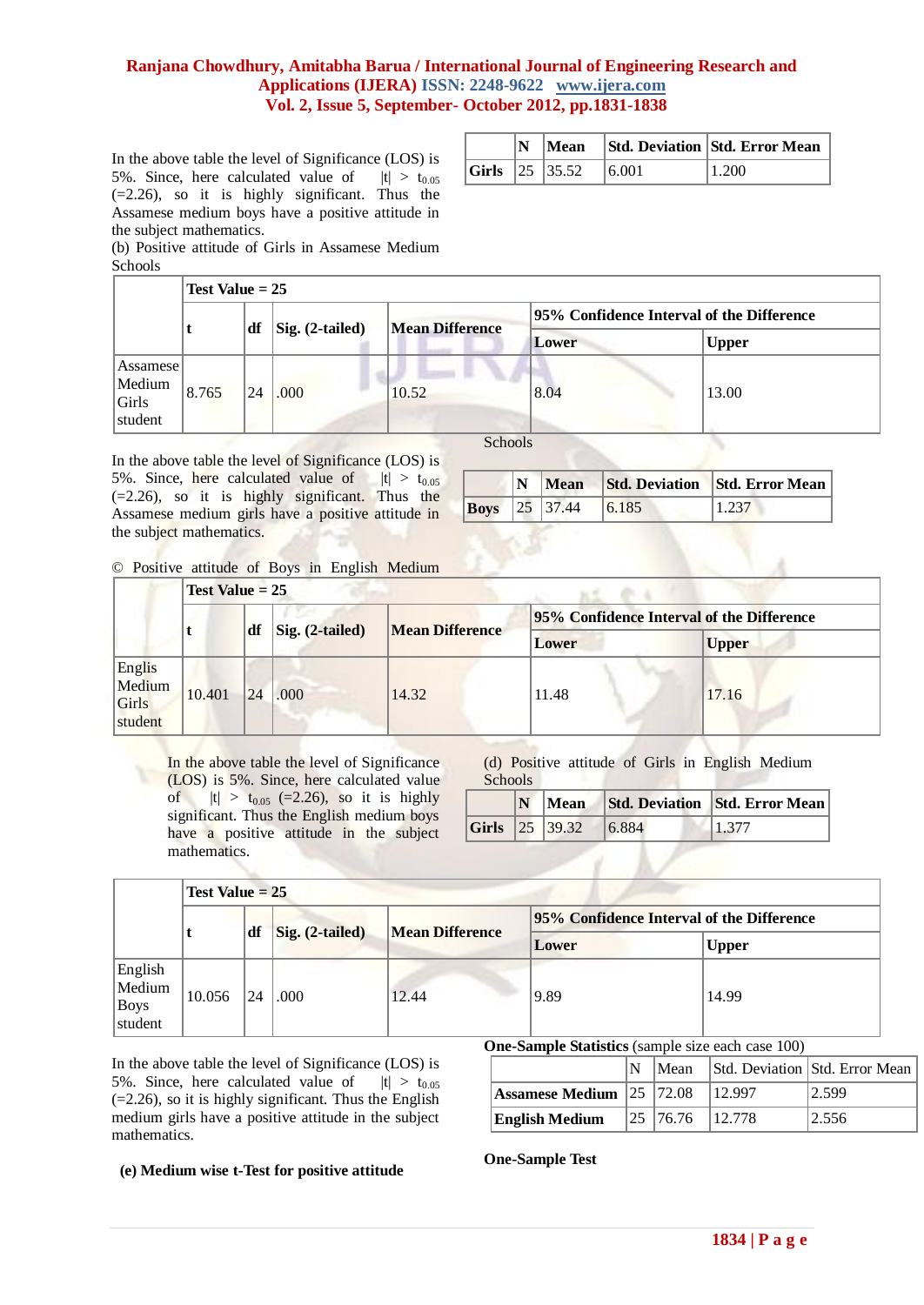|                    |        | Test Value $= 50$                       |      |                        |                                            |              |  |  |  |  |
|--------------------|--------|-----------------------------------------|------|------------------------|--------------------------------------------|--------------|--|--|--|--|
|                    |        |                                         |      |                        | [95% Confidence Interval of the Difference |              |  |  |  |  |
|                    |        | ∣df<br>$\left  \right $ Sig. (2-tailed) |      | <b>Mean Difference</b> | Lower                                      | <b>Upper</b> |  |  |  |  |
| Assamese<br>Medium | 8.495  | 24                                      | .000 | 22.08                  | 16.72                                      | 27.44        |  |  |  |  |
| English<br>Medium  | 10.471 | 124                                     | .000 | 26.76                  | 21.49                                      | 32.03        |  |  |  |  |

And it is also clear that the English medium students have better positive attitude than Assamese medium students

**(f) Sex wise t-Test for positive attitude** 

**One-Sample Statistics** (sample size each case 100)

|              | N | Mean          | Std.<br>Deviation | Std. Error Mean |
|--------------|---|---------------|-------------------|-----------------|
| $\sf  Girls$ |   | $ 25 $ 174.84 | 11.721            | 2.344           |
| Boys         |   | $ 25 $ 174.00 | 13.669            | 12.734          |

**One-Sample Test**

|       |        | Test Value $= 50$ |                                  |                        |                                            |           |  |  |
|-------|--------|-------------------|----------------------------------|------------------------|--------------------------------------------|-----------|--|--|
|       |        | ∣df               | $\left  \right $ Sig. (2-tailed) | <b>Mean Difference</b> | [95% Confidence Interval of the Difference |           |  |  |
|       |        |                   |                                  |                        | Lower                                      | $ $ Upper |  |  |
| Girls | 10.596 | 24                | .000                             | 24.84                  | 20.00                                      | 29.68     |  |  |
| Boys  | 8.779  | 24                | .000                             | 24.00                  | 18.36                                      | 29.64     |  |  |

And it is also clear that the girls have better positive attitude than boys **(g) t-Test of all boys and girls for positive attitude One-Sample Statistics** (sample size 200)

|                                                                   |  | $ N $ Mean Std. Deviation | <b>Std. Error Mean</b> |
|-------------------------------------------------------------------|--|---------------------------|------------------------|
| <b>TOTAL</b> $\begin{bmatrix} 25 & 148.84 & 24.951 \end{bmatrix}$ |  |                           | 4.990                  |

# **One-Sample Test**

|              |                                  | Test Value $= 100$ |       |              |                                            |       |  |
|--------------|----------------------------------|--------------------|-------|--------------|--------------------------------------------|-------|--|
|              | df                               |                    |       |              | 195% Confidence Interval of the Difference |       |  |
|              | $\left  \right $ Sig. (2-tailed) | Mean Difference    | Lower | <b>Upper</b> |                                            |       |  |
| <b>TOTAL</b> | 19.787                           | 24                 | .000  | 48.84        | 38.54                                      | 59.14 |  |
|              |                                  |                    |       |              |                                            |       |  |

In the above table the level of Significance (LOS) is 5%. Since, here calculated value of  $|t| > t_{0.05}$  (=2.26), so it is highly significant.

2(a) Co-relation between Boys and Girls of Assamese Medium School in case of positive attitude

|             |             | Mean Std. Deviation | N  |
|-------------|-------------|---------------------|----|
| Girls       | 35.52       | 16.001              |    |
| <b>Boys</b> | 36.56 7.736 |                     | 25 |

### Correlations

|                             |                            | Girls a | Boys_a                    |
|-----------------------------|----------------------------|---------|---------------------------|
| $\overline{\textbf{Girls}}$ | <b>Pearson Correlation</b> |         | $1.787$ <sup>(**)</sup> ) |
|                             | Sig. (2-tailed)            |         | .000                      |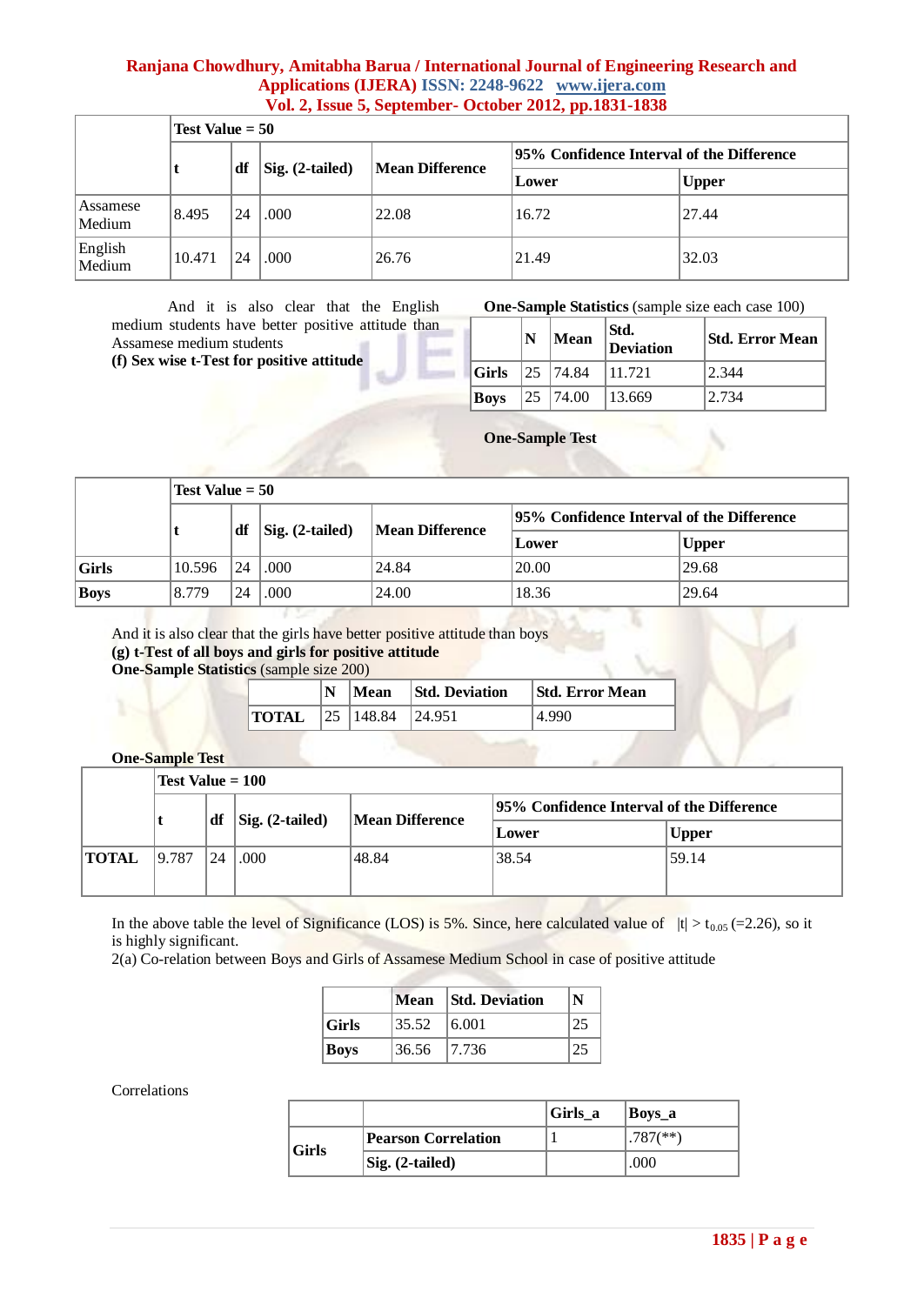# **Ranjana Chowdhury, Amitabha Barua / International Journal of Engineering Research and Applications (IJERA) ISSN: 2248-9622 www.ijera.com**

|                                                             |                            | 25                       | 25 |  |
|-------------------------------------------------------------|----------------------------|--------------------------|----|--|
|                                                             | <b>Pearson Correlation</b> | $.787$ <sup>(**)</sup> ) |    |  |
| Boys                                                        | Sig. (2-tailed)            | .000                     |    |  |
|                                                             |                            | 25                       | 25 |  |
| ** Correlation is significant at the 0.01 level (2-tailed). |                            |                          |    |  |

# **Vol. 2, Issue 5, September- October 2012, pp.1831-1838**

In the above table, we observed that the correlation coefficient is 0.787, which is highly positive. So, we may say that there is a relationship between them. say that there is a relationship

(b) Co-relation between Boys and Girls of English Medium Schools in case of positive attitude

|             |        | Mean Std. Deviation | N  |
|-------------|--------|---------------------|----|
| Girls       | 139.32 | 6.884               | 25 |
| <b>Boys</b> | 37.44  | 6.185               | 25 |

### Correlations

|              |                            | Girls e     | Boys_e      |
|--------------|----------------------------|-------------|-------------|
|              | <b>Pearson Correlation</b> | 1           | $.911$ (**) |
| <b>Girls</b> | Sig. (2-tailed)            |             | .000        |
|              | N                          | 25          | 25          |
| <b>Boys</b>  | <b>Pearson Correlation</b> | $.911$ (**) |             |
|              | Sig. (2-tailed)            | .000        |             |
|              | N                          | 25          | 25          |

In the above table, we observed that the correlation coefficient is 0.911, which is highly positive. So, we may say that there is a relationship between them.

© Co-relation of Girls between of Assamese Medium and English Medium Schools in case of positive attitude

|                            | Mean  | <b>Std. Deviation</b> | N  |
|----------------------------|-------|-----------------------|----|
| <b>Assamese</b><br> Medium | 35.52 | 6.001                 | 25 |
| English<br>$\log$ Medium   | 39.32 | 6.884                 | 25 |

#### **Correlations**

|                                                             |                            | <b>GIRLS_A</b>           | <b>GIRLS E</b>           |
|-------------------------------------------------------------|----------------------------|--------------------------|--------------------------|
|                                                             | <b>Pearson Correlation</b> |                          | $.653$ <sup>(**)</sup> ) |
| Assamese<br>Medium                                          | $Sig. (2-tailed)$          |                          | .000                     |
|                                                             | N                          | 25                       | 25                       |
|                                                             | <b>Pearson Correlation</b> | $.653$ <sup>(**)</sup> ) |                          |
| English<br><b>Medium</b>                                    | $Sig. (2-tailed)$          | .000                     |                          |
|                                                             | N                          | 25                       | 25                       |
| ** Correlation is significant at the 0.01 level (2-tailed). |                            |                          |                          |

In the above table, we observed that the correlation coefficient is 0.653, which is highly positive. So, we may say that there is a relationship between them.

(d) Co-relation of Boys between of Assamese Medium and English Medium Schools in case of positive attitude

|                     |       | Mean Std. Deviation |  |
|---------------------|-------|---------------------|--|
| Assamese<br> Medium | 36.56 | 17.736              |  |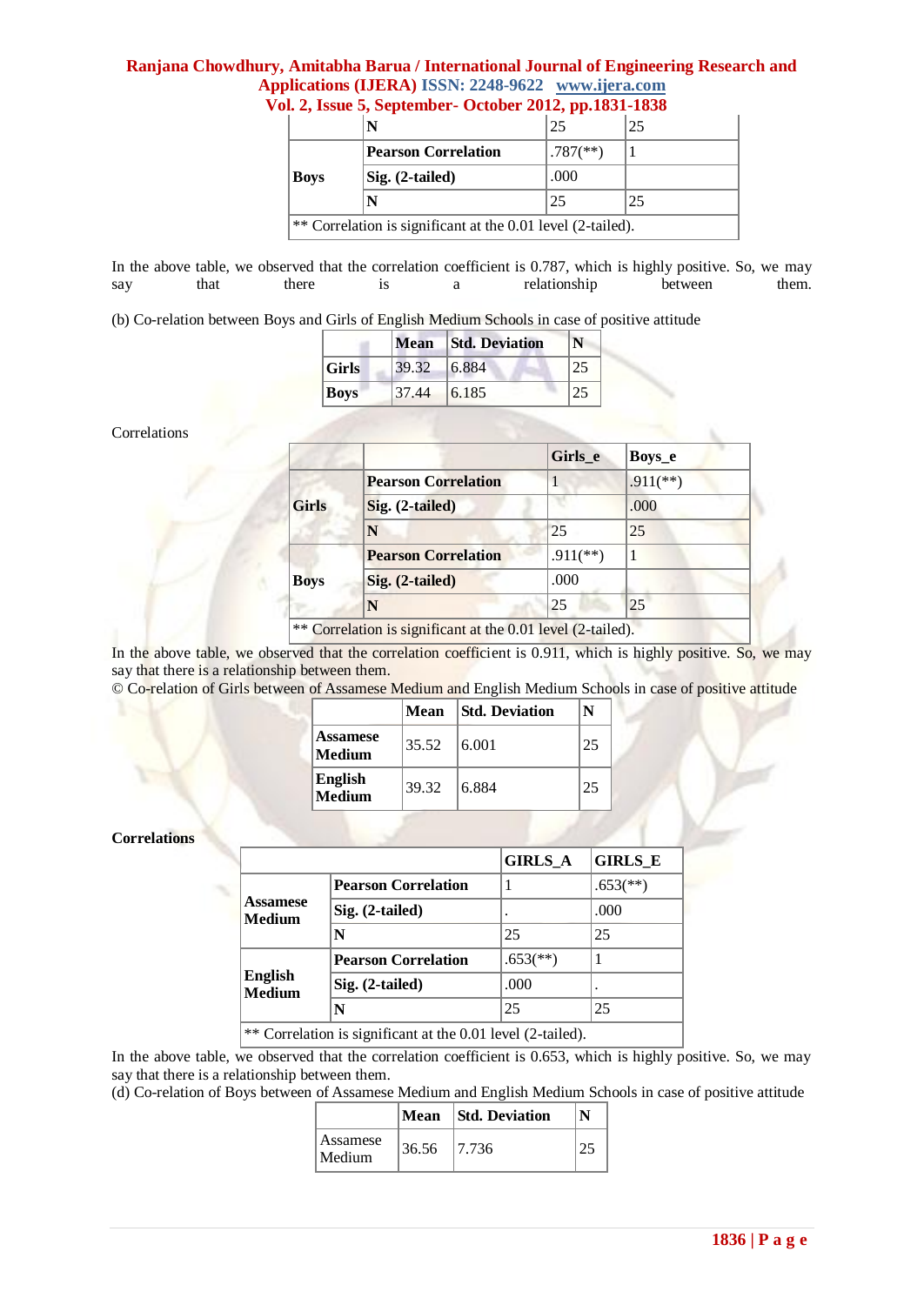# **Ranjana Chowdhury, Amitabha Barua / International Journal of Engineering Research and Applications (IJERA) ISSN: 2248-9622 www.ijera.com**

| Vol. 2, Issue 5, September- October 2012, pp.1831-1838 |  |  |
|--------------------------------------------------------|--|--|
|                                                        |  |  |

|  | English<br>Medium |  | 6.185 |  |
|--|-------------------|--|-------|--|
|--|-------------------|--|-------|--|

**Correlations**

|                                                             |                            | <b>BOYS A</b>            | <b>BOYS E</b>          |
|-------------------------------------------------------------|----------------------------|--------------------------|------------------------|
|                                                             | <b>Pearson Correlation</b> |                          | $.927$ <sup>**</sup> ) |
| Assamese<br>Medium                                          | Sig. (2-tailed)            | ٠                        | .000                   |
|                                                             | N                          | 25                       | 25                     |
|                                                             | <b>Pearson Correlation</b> | $.927$ <sup>(**)</sup> ) |                        |
| <b>English</b><br><b>Medium</b>                             | Sig. (2-tailed)            | .000                     |                        |
|                                                             | N                          | 25                       | 25                     |
| ** Correlation is significant at the 0.01 level (2-tailed). |                            |                          |                        |

In the above table, we observed that the correlation coefficient is 0.927, which is highly positive. So, we may say that there is a relationship between them

# **(e) Correlations between Assamese and English medium school in case of positive attitude Descriptive Statistics**

|                           |       | Mean Std. Deviation | N  |
|---------------------------|-------|---------------------|----|
| <b>Assamese</b><br>medium | 72.08 | 12.997              | 25 |
| English<br>medium         | 76.76 | 12.778              | 25 |

### **Correlations**

|                          |                                          | <b>TOTAL_A</b>           | <b>TOTAL_E</b>           |
|--------------------------|------------------------------------------|--------------------------|--------------------------|
|                          | <b>Pearson Correlation</b>               |                          | $.874$ <sup>(**)</sup> ) |
|                          | $Sig. (2-tailed)$                        |                          | .000                     |
| Assamese<br>medium       | <b>Sum of Squares and Cross-products</b> | 4053.840                 | 3484.480                 |
|                          | Covariance                               | 168.910                  | 145.187                  |
|                          | N                                        | 25                       | 25                       |
|                          | <b>Pearson Correlation</b>               | $.874$ <sup>(**)</sup> ) | 1                        |
|                          | Sig. (2-tailed)                          | .000                     |                          |
| <b>English</b><br>medium | <b>Sum of Squares and Cross-products</b> | 3484.480                 | 3918.560                 |
|                          | Covariance                               | 145.187                  | 163.273                  |
|                          | N                                        | 25                       | 25                       |

In the above table, we observed that the correlation coefficient is 0.874, which is highly positive. So, we may say that there is a relationship between them

**(f) Correlations between boys and girls of Assamese and English medium schools in case of positive attitude** 

|            | Mean  | <b>Std. Deviation</b> | N |
|------------|-------|-----------------------|---|
| Total girl | 74.84 | 11.721                |   |
| Total boys | 74.00 | 13.669                |   |